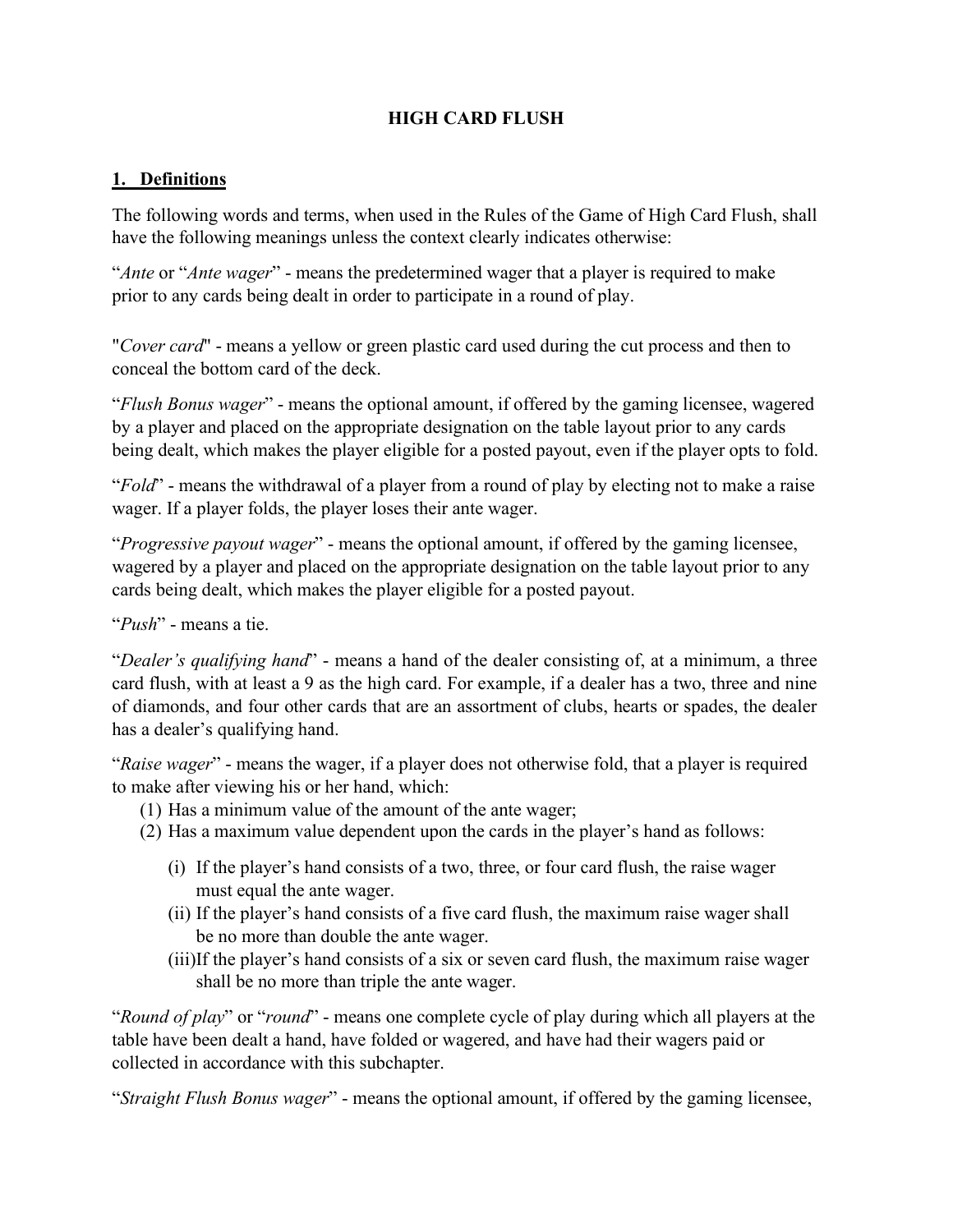wagered by a player and placed on the appropriate designation on the table layout prior to any cards being dealt, which makes the player eligible for a posted payout, even if the player opts to fold.

"*Stub*" - means the remaining portion of the deck after all cards in the round of play have

been dealt.

"*Suit*" - means one of the four categories of cards, that is, club, diamond, heart or spade.

# **2. Cards; number of decks**

- (a) Except as provided in (b) and (c) below, High Card Flush shall be played with one deck of cards with backs of the same color and design and one cover card to be used in accordance with the procedures set forth in Section 4. The cover card shall be opaque and in a solid color readily distinguishable from the color of the backs and edges of the playing cards. The deck of cards shall meet the requirements of 205 CMR 146.48.
- (b) If an automated card shuffling device is used, a gaming licensee shall be permitted to use a second deck of cards to play the game, provided that:
	- (1) Each deck of cards complies with the requirements of (a) above;
	- (2) The backs of the cards in the two decks are of different color;
	- (3) One deck is being shuffled by the automated card shuffling device while the other deck is being dealt or used to play the game;
	- (4) Both decks are continuously alternated in and out of play, with each deck being used for every other round of play; and
	- (5) The cards from only one deck shall be placed in the discard rack at any given time.

# **3. Opening of the table for gaming**

- (a) After receiving a deck of cards at the table in accordance with 205 CMR 146.48, the dealer shall comply with the rules of the Commission applicable to the receipt, inspection, initial shuffling and inspection of cards as set forth in 205 CMR 146.48 and (b) through (d) below.
- (b) Following the inspection of the cards by the dealer and the verification by the floorperson assigned to the table, the cards shall be spread out face up on the table for visual inspection by the first player to arrive at the table. The cards shall be spread out according to suit and in sequence.
- (c) After the first player has been afforded an opportunity to visually inspect the cards, the cards shall be turned face down on the table, mixed thoroughly by a "washing" or "chemmy shuffle" of the cards and stacked. Once the cards have been stacked, they shall be shuffled in accordance with Section 4.
- (d) If a gaming licensee uses an automated card shuffling device to play the game and two decks of cards are received at the table pursuant to 205 CMR 146.48 and Section 2, each deck of cards shall be separately sorted, inspected, verified, spread, inspected, mixed, stacked and shuffled, in accordance with the provisions of (a) through (c) above, immediately prior to the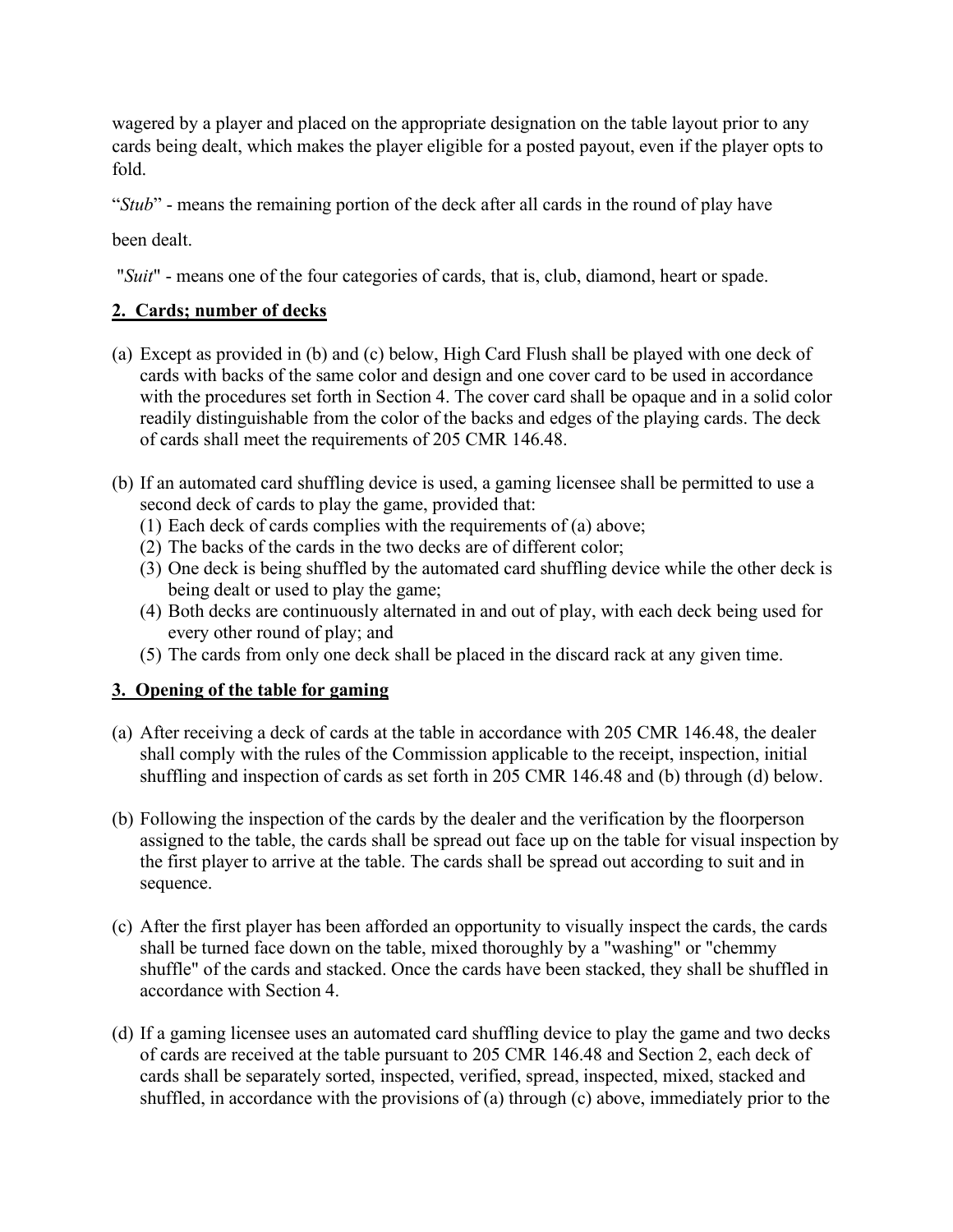commencement of play.

#### **4. Shuffle and cut of the cards**

- (a) Immediately prior to the commencement of play, unless the cards were pre-shuffled pursuant to 205 CMR 146.48, and after each round of play has been completed, the dealer shall shuffle the cards, either manually or by use of an automated card shuffling device, so that the cards are randomly intermixed. Upon completion of the shuffle, the dealer or device shall place the deck of cards in a single stack; provided, however, that nothing herein shall be deemed to prohibit the use of an automated card shuffling device which, upon completion of the shuffling of the cards, inserts the stack of cards directly into a dealing shoe.
- (b) After the cards have been shuffled and stacked, the dealer shall:
	- (1) If the cards were shuffled using an automated card shuffling device, deal or deliver the cards in accordance with the procedures set forth in Sections 7-9; or
	- (2) If the cards were shuffled manually or were pre-shuffled pursuant to 205 CMR 146.50, cut the cards in accordance with the procedures set forth in (c) below.
- (c) If a cut of the cards is required, the dealer shall:
	- (1) Cut the deck, using one hand, by:
		- (i) Placing the cover card on the table in front of the deck of cards;
		- (ii) Taking a stack of at least 10 cards from the top of the deck and placing them on top of the cover card;
		- (iii)Placing the cards remaining in the deck on top of the stack of cards that were cut and placed on the cover card pursuant to  $(c)(1)(ii)$  above; and
		- (iv)Removing the cover card and placing it in the discard rack; and
	- (2) Deal the cards in accordance with the procedures set forth in Sections 7-9.
- (d) Notwithstanding (c) above, after the cards have been cut and before any cards have been dealt, a casino supervisor may require the cards to be recut if he or she determines that the cut was performed improperly or in any way that might affect the integrity or fairness of the game.
- (e) Whenever there is no gaming activity at a High Card Flush table which is open for gaming, the cards shall be spread out on the table either face up or face down. If the cards are spread face down, they shall be turned face up once a player arrives at the table. After the first player is afforded an opportunity to visually inspect the cards, the procedures outlined in Section 3(c) shall be completed.

## **5. High Card Flush hand rankings**

(a) The rank of the cards used in High Card Flush, in order of highest to lowest rank, shall be: ace, king, queen, jack, ten, nine, eight, seven, six, five, four, three, and two. Notwithstanding the foregoing, an ace may be used to complete a "straight flush" with a two and three, and in addition to a two and three, in regard to a larger "straight flush," a four, five, six, and/or seven. An ace may not be used, however, with any other sequence of cards to form a "straight flush" (for example, king, ace, and two).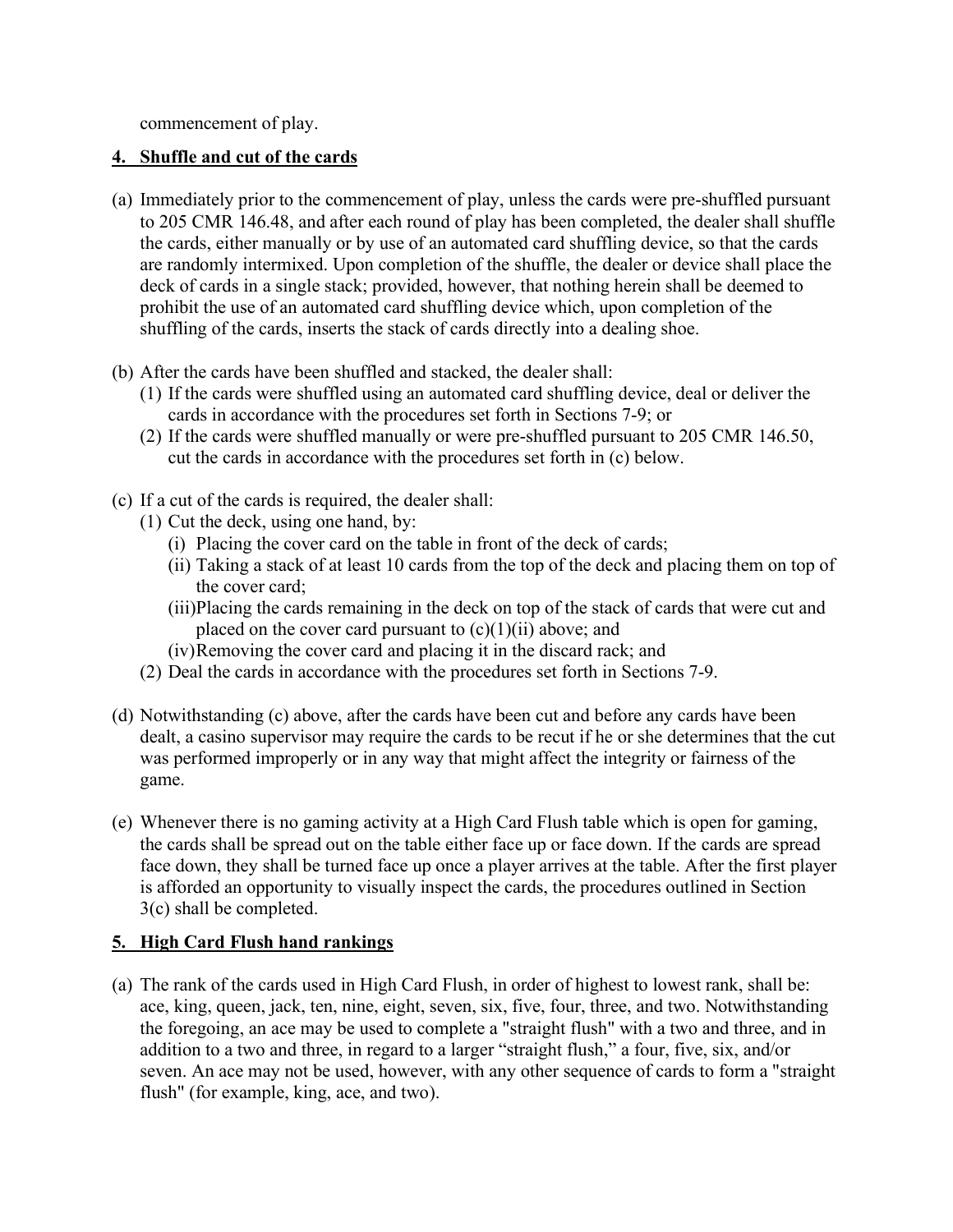- (b) If the dealer has a dealer's qualifying hand, each player's hand is evaluated against the dealer's hand based on the following criteria:
	- (1) Number of cards in the largest flush in a player's hand. For example, a hand with a maximum four card flush beats any hand with a maximum three card flush, but loses to any hand with a maximum five card flush.
	- (2) Card rankings in a player's hand for the flush pursuant to Section 5(a).
- (c) If the gaming licensee offers one of the optional wagers set forth in Section 6, the following hands may be recognized as elected by the gaming licensee:
	- (1) "7 Card Straight Flush" is a hand consisting of seven cards of the same suit in consecutive ranking.
	- (2) "7 Card Straight Flush, Suit Specific" is a hand consisting of seven cards of the same suit in consecutive ranking, in a particular suit that is predetermined by the gaming licensee. For example, if diamonds was selected by the gaming licensee, KQJT987 in diamonds would qualify, but KQJT987 in clubs, spades, or hearts would not.
	- (3) "6 Card Straight Flush" is a hand consisting of six cards of the same suit in consecutive ranking.
	- (4) "5 Card Straight Flush" is a hand consisting of five cards of the same suit in consecutive ranking.
	- (5) "4 Card Straight Flush" is a hand consisting of four cards of the same suit in consecutive ranking. "3 Card Straight Flush" is a hand consisting of three cards of the same suit in consecutive ranking.
	- (6) "7 Card Flush" is a hand consisting of seven cards of the same suit, regardless of rank.
	- (7) "6 Card Flush" is a hand consisting of six cards of the same suit, regardless of rank.
	- (8) "5 Card Flush" is a hand consisting of five cards of the same suit, regardless of rank.
	- (9) "4 Card Flush" is a hand consisting of four cards of the same suit, regardless of rank.

## **6. Wagers**

- (a) The following wagers may be placed in the game of High Card Flush:
	- (1) A player may compete in High Card Flush by, before the cards are dealt, placing an ante wager in an amount within the posted minimum and maximum wagers;
	- (2) The gaming licensee may, at its option, offer each player to make a Flush Bonus wager on whether the player will be dealt a hand type in accordance with the pay table selected by the gaming licensee pursuant to Section 11(c). A player may compete for the Flush Bonus wager by, before the cards are dealt, placing a Flush Bonus wager in an amount within the posted minimum and maximum wagers; this wager does not have to be the same amount as the ante wager;
	- (3) The gaming licensee may, at its option, offer each player to make a Straight Flush Bonus wager on whether the player will be dealt a hand type in accordance with the pay table selected by the gaming licensee pursuant to Section 11(d). A player may compete for the Straight Flush Bonus wager by, before the cards are dealt, placing a Straight Flush Bonus wager in an amount within the posted minimum and maximum wagers; This wager does not have to be the same amount as the ante wager;
	- (4) The gaming licensee may, at its option, offer each player to make a Progressive payout wager on whether the player will be dealt a hand type in accordance with the pay table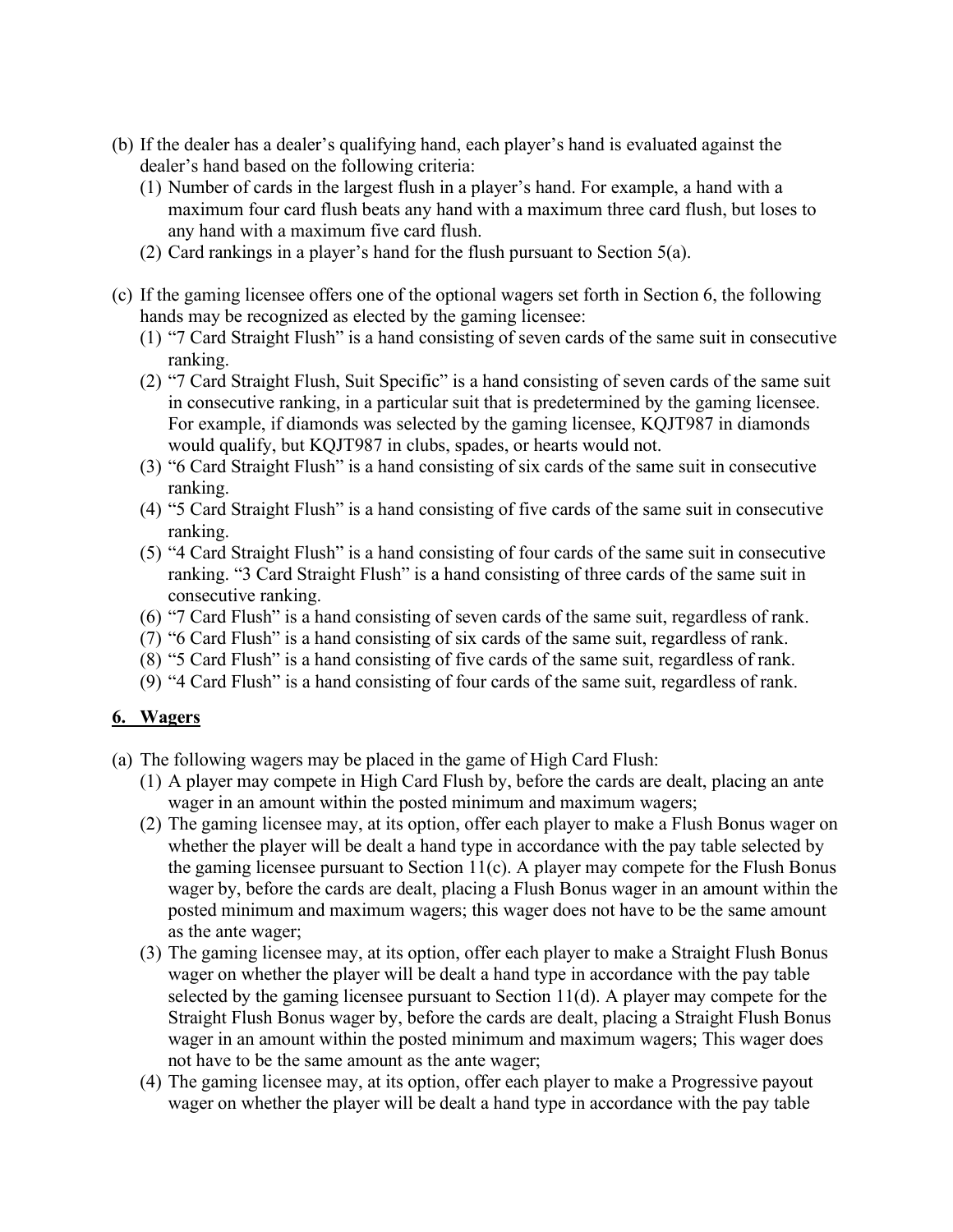selected by the gaming licensee pursuant to Section  $11(e)$ . A player my compete for the Progressive payout wager by, before the cards are dealt, placing a Progressive payout wager, in the amount of \$1.00, in the designated area on the table layout;

- (5) After the cards are dealt, if the player does not otherwise fold, the player is required to make a raise wager to continue the round of play. This wager has:
	- (i) A minimum value of the amount of the ante wager.
	- (ii) A maximum value dependent upon the cards in the player's hand as follows:
		- a. If the player's hand consists of a two, three, or four card flush, the raise wager must equal the ante wager.
		- b. If the player's hand consists of a five card flush, the maximum raise wager shall be no more than double the ante wager.
		- c. If the player's hand consists of a six or seven card flush, the maximum raise wager shall be no more than triple the ante wager.
- (b) All wagers at High Card Flush shall be made by placing gaming chips or plaques and, if applicable, a match play coupon on the appropriate betting areas of the table layout. A verbal wager accompanied by cash shall not be accepted.
- (c) Only players who are seated at a High Card Flush table may wager at the game. Once a player has placed a wager and received cards, that player must remain seated until the completion of the round of play.
- (d) All ante wagers and any optional wagers authorized by this section shall be placed prior to the dealer announcing "No more bets" in accordance with the dealing procedures in Sections 7-9. No wager shall be made, increased, or withdrawn after the dealer has announced "No more bets." All play wagers shall be placed in accordance with Section 10.
- (e) A gaming licensee may, in its discretion, permit a player to place wagers at two or three betting positions during a round of play provided that all of the betting positions are adjacent to each other.

#### **7. Procedures for dealing the cards from a manual dealing shoe**

- (a) If a gaming licensee chooses to have the cards dealt from a manual dealing shoe, the dealing shoe shall meet the requirements of 205 CMR 146.51. Once the procedures required by Section 4 have been completed, the stacked deck of cards shall be placed in the dealing shoe either by the dealer or by an automated card shuffling device.
- (b) The dealer shall announce "No more bets" prior to dealing any cards. Each card shall be removed from the dealing shoe with the hand of the dealer that is closest to the dealing shoe and placed on the appropriate area of the table layout with the opposite hand
- (c) The dealer shall, starting with the player farthest to his or her left and continuing around the table in a clockwise manner, deal seven consecutive cards face down to each player who has placed an ante wager in accordance with Section 6.
- (d) After seven cards have been dealt to each player, the dealer shall deal himself or herself seven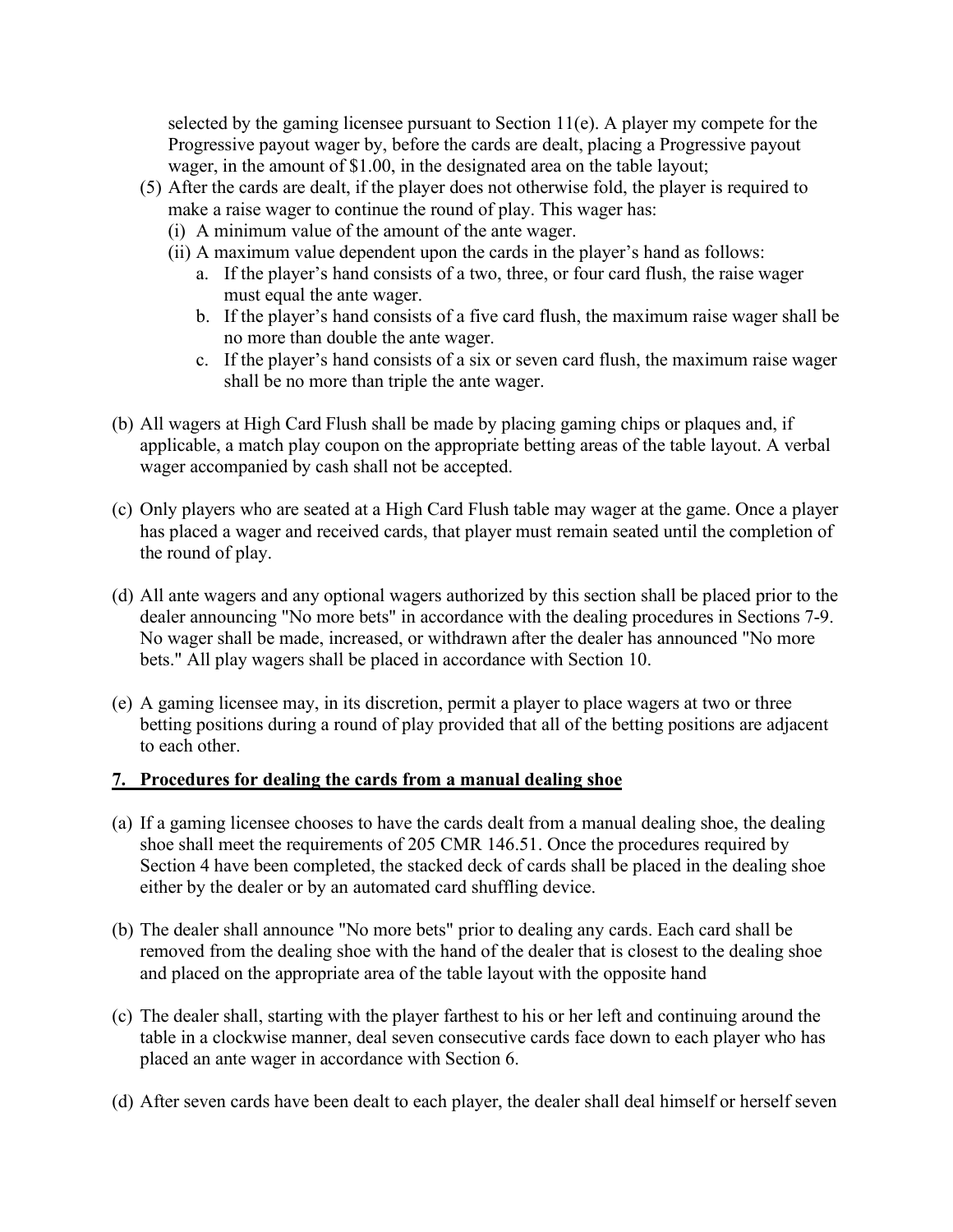consecutive cards face down.

- (e) After seven cards have been dealt to each player and the dealer in accordance with this section, the dealer shall remove the stub from the manual dealing shoe and, except as provided in (f) below, place the stub in the discard rack without exposing the cards.
- (f) The dealer shall be required to count the stub at least once every five rounds of play in order to determine that the correct number of cards is still present in the deck. The dealer shall determine the number of cards in the stub by counting the cards face down on the table layout.
	- (1) If the count of the stub indicates that 52 cards are in the deck, the dealer shall place the stub in the discard rack without exposing the cards.
	- (2) If the count of the stub indicates that the number of cards in the deck is incorrect, the dealer shall determine if the cards were misdealt. If the cards have been misdealt (a player or the dealer has more or less than seven cards) but 52 cards remain in the deck, all hands shall be void pursuant to Section 13. If the cards have not been misdealt, all hands shall be considered void and the entire deck of cards shall be removed from the table pursuant to 205 CMR 146.49.
- (g) Notwithstanding the provisions of (f) above, the counting of the stub shall not be required if an automated card shuffling device is used that counts the number of cards in the deck after the completion of each shuffle and indicates whether 52 cards are still present. If the automated card shuffling device reveals that an incorrect number of cards are present, the deck shall be removed from the table in accordance with the provisions of 205 CMR 146.49.

## **8. Procedures for dealing the cards from the hand**

- (a) Notwithstanding any other provisions of 205 CMR 146, a gaming licensee may, in its discretion, permit a dealer to deal the cards used to play High Card Flush from his or her hand.
- (b) If a gaming licensee chooses to have the cards dealt from the dealer's hand, the following requirements shall be observed:
	- (1) The gaming licensee shall use an automated shuffling device to shuffle the cards.
	- (2) Once the procedures required by Section 4 have been completed, the dealer shall place the stacked deck of cards in either hand.
		- (i) Once the dealer has chosen the hand in which he or she will hold the cards, the dealer shall use that hand whenever holding the cards during that round of play.
		- (ii) The cards held by the dealer shall at all times be kept in front of the dealer and over the table inventory container.
	- (3) The dealer shall then announce "No more bets" prior to dealing any cards. The dealer shall deal each card by holding the deck of cards in the chosen hand and using the other hand to remove the top card of the deck and place it face down on the appropriate area of the table layout.
- (c) The dealer shall, starting with the player farthest to his or her left and continuing around the table in a clockwise manner, deal seven consecutive cards face down to each player who has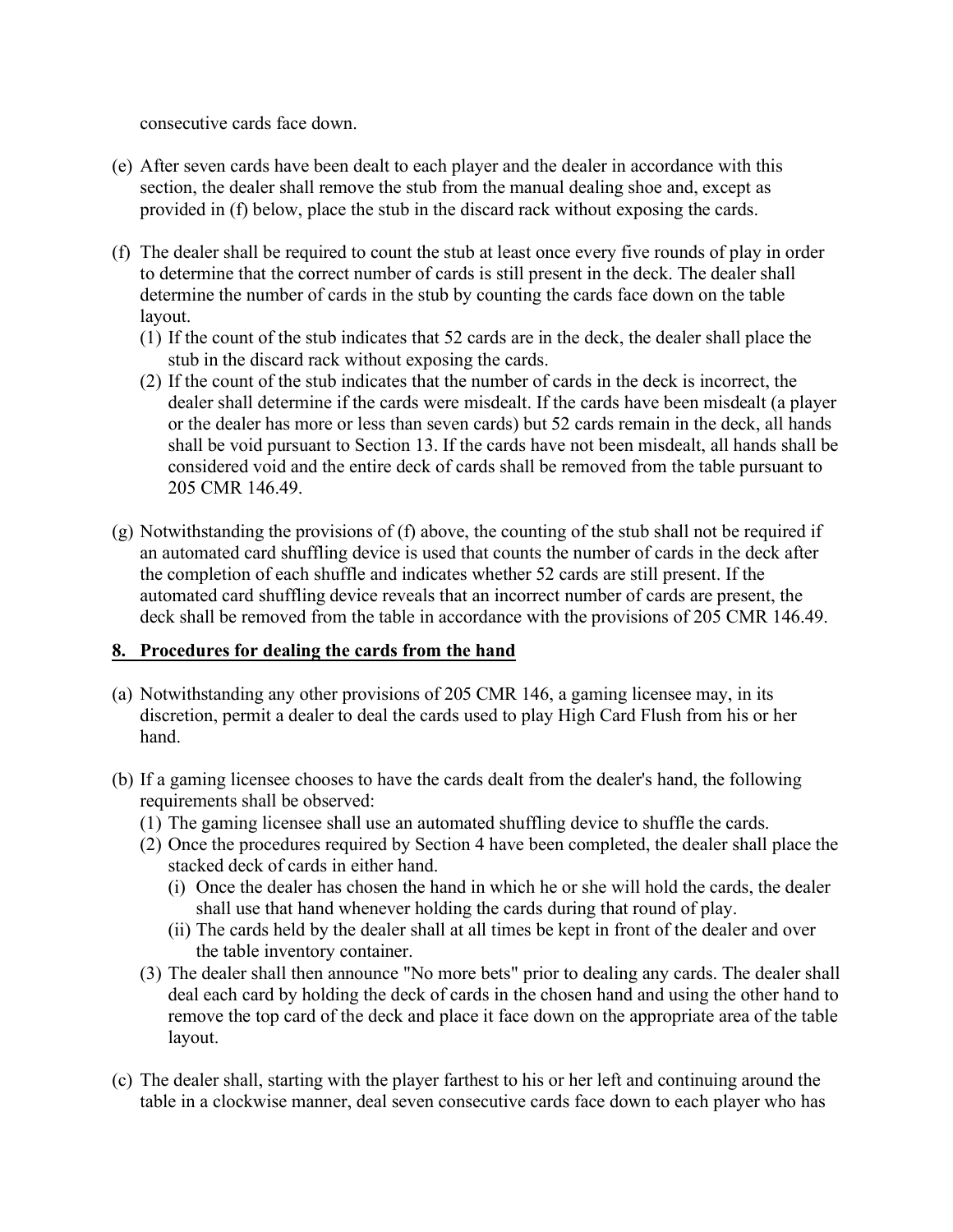placed an ante wager in accordance with Section 6.

- (d) After seven cards have been dealt to each player, the dealer shall deal himself or herself seven consecutive cards face down.
- (e) After seven cards have been dealt to each player and the dealer in accordance with this section, the dealer shall, except as provided in (f) below, place the stub in the discard rack without exposing the cards.
- (f) The dealer shall be required to count the stub at least once every five rounds of play in order to determine that the correct number of cards is still present in the deck. The dealer shall count the stub in accordance with the provisions of Section  $7(f)$  and  $(g)$ .

## **9. Procedures for dealing the cards from an automated dealing shoe**

- (a) Notwithstanding any other provision of 205 CMR 146, a gaming licensee may, in its discretion, choose to have the cards used to play High Card Flush dealt from an automated dealing shoe which dispenses cards in stacks of seven cards, provided that the shoe, its location and the procedures for its use are in accordance with the gaming licensee's internal control procedures.
- (b) If a gaming licensee chooses to have the cards dealt from an automated dealing shoe, the following requirements shall be observed:
	- (1) Once the procedures required by Section 4 have been completed, the cards shall be placed in the automated dealing shoe; and
	- (2) The dealer shall then announce "No more bets" prior to the shoe dispensing any stacks of cards.
- (c) The dealer shall deliver the first stack of seven cards dispensed by the automated dealing shoe face down to the player farthest to his or her left who has placed an ante wager in accordance with Section 6. As the remaining stacks are dispensed to the dealer by the automated dealing shoe, the dealer shall, moving clockwise around the table, deliver a stack face down to each of the other players who has placed an ante wager in accordance with Section 6.
- (d) After seven cards have been dealt to each player, the dealer shall dispense another stack of seven cards from the automated dealing shoe, and place the seven cards in the designated location on the table layout for the dealer's hand.
- (e) After seven cards have been dealt to each player and the dealer in accordance with this section, the dealer shall remove the stub from the automated dealing shoe and, except as provided in (f) below, place the cards in the discard rack without exposing the cards.
- (f) The dealer shall be required to count the stub at least once every five rounds of play in order to determine that the correct number of cards is still present in the deck. The dealer shall count the stub in accordance with the provisions of Section 7(f) and (g).

## **10. Procedures for completion of each round of play; collection of payment and wagers**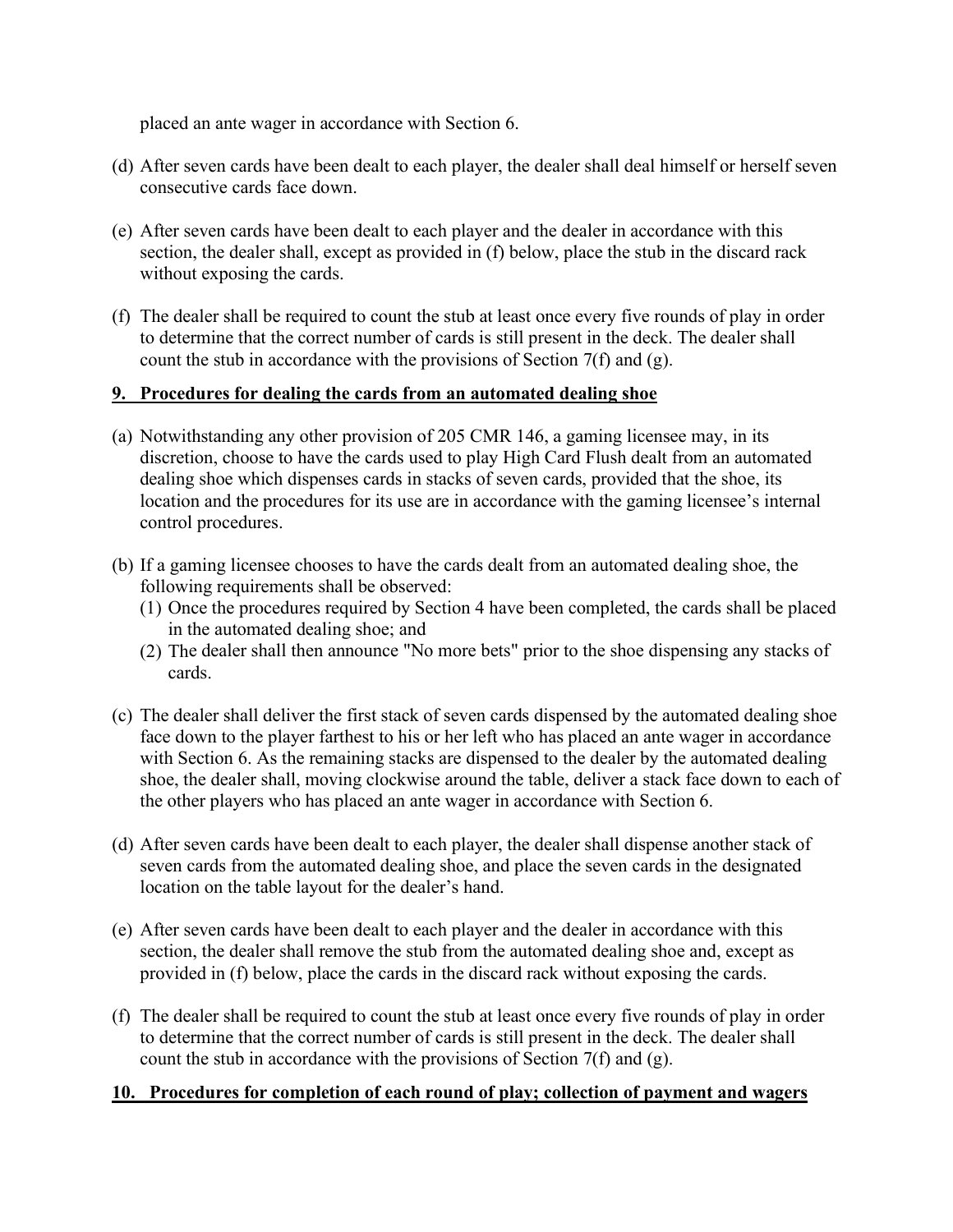- (a) After the dealing procedures required by Sections 7-9 have been completed, each player shall examine his or her seven cards. Each player who wagers at High Card Flush shall be responsible for his or her own hand and no person other than the dealer and the player to whom the cards were dealt may touch the cards of that player. Each player shall be required to keep the seven cards in full view of the dealer at all times. No player may exchange or communicate information regarding his or her hand prior to the dealer revealing his or her hand; any violation shall result in a forfeiture of all wagers on that round by such player.
- (b) After examination of his or her seven cards, but before the dealer exposes his or her hand, each player who has placed an ante wager shall either place a raise wager in accordance with Section  $6(a)(6)$  in the designated area on the table layout, or fold and forfeit the ante wager. The dealer shall offer this option to each player, starting with the player farthest to the left of the dealer and moving clockwise around the table in order. If a player folds, the player's ante wager shall be collected by the dealer and placed in the table inventory container. A folded hand shall then be immediately collected by the dealer and placed in the discard rack, except as otherwise provided by Section 10(c). If the player makes an ante and a raise wager, the player will place the cards they are using to play against the dealer under or adjacent to the raise wager. Additionally, the player will discard all other cards face down to the players right and adjacent to the ante and raise betting areas. Once all players who are not folding have placed their raise wager and discarded the cards that won't be used in evaluating the hand, the dealer will collect all the discards and place them in discard rack. The player will be eligible for an even money payout in accordance with Section 11(b).
- (c) If a player makes an ante wager and also an optional wager pursuant to Section 6 before any cards are dealt and the player chooses to fold after viewing his or her seven cards, the player will forfeit his or her ante wager in accordance with Section 10(b), but declare any winning Flush Bonus, Straight Flush Bonus or Progressive wagers by turning face-up the cards that trigger this winning wager, and place them on top of the remainder of cards which are now considered discards and are placed face down. The dealer will then confirm any winning Bonus wagers including the Flush Bonus, Straight Flush Bonus and Progressive wager if applicable. Upon confirmation by the dealer that the folded cards contain a winning Bonus wager, the dealer will pay each Bonus wager according to the posted or printed paytable and push both the winnings and original wager back to the player. In the case of a winning Progressive wager, the payout is placed adjacent to the Progressive wager betting area and then pushed back to the player.
- (d) After each player has either placed a raise wager or folded, and the dealer has collected all forfeited wagers and placed the associated cards in the discard rack, the dealer shall reveal his or her hand.
- (e) After the dealer's hand is revealed, the dealer shall, starting with the player farthest to his or her right and moving counter clockwise around the table in order, turn over each player's cards and resolve each hand in accordance with the procedures below.
	- (1) The dealer first shall determine whether he or she has a dealer's qualifying hand.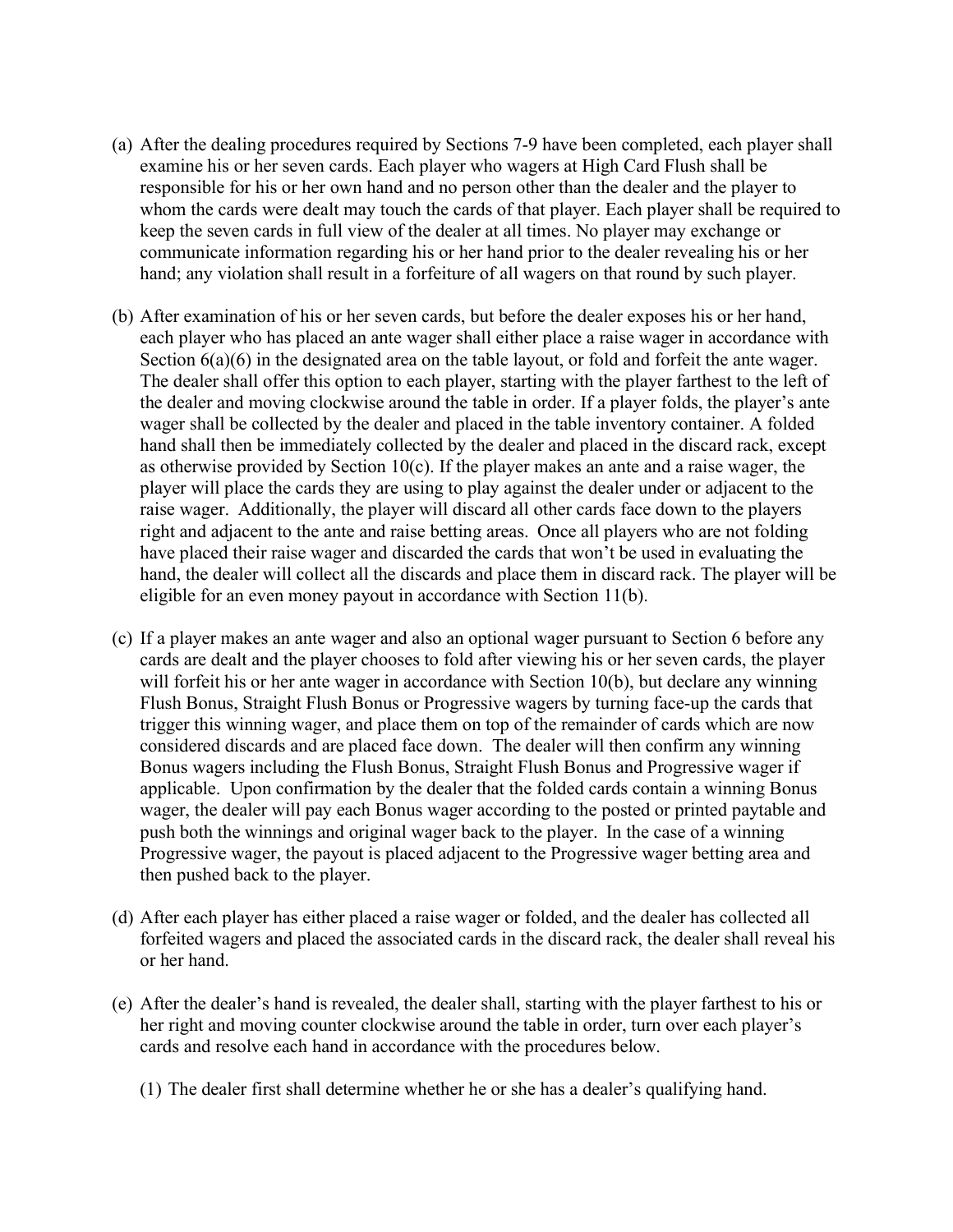- (i) If the dealer does not have a dealer's qualifying hand, all players remaining in the game will have their ante wagers paid at even money, and will push on their raise wagers, in accordance with Section 11(b).
- (ii) If the dealer has a dealer's qualifying hand, the dealer's hand shall be evaluated against each player's hand in accordance with Section 5(b). The dealer shall then pay out the ante and raise wagers in accordance with the following:
	- a. If the player's hand beats the dealer's hand, the ante and raise wagers win and the dealer shall pay the ante and raise wagers at even money in accordance with Section 11(b).
	- b. If the dealer's hand beats the player's hand, the ante and raise wagers lose.
	- c. If the dealer's and player's hands tie, the ante and raise wagers push.
- (2) If the player made a Flush Bonus wager, Straight Flush Bonus wager, and/or Progressive payout wager, the dealer shall evaluate the player's hand in accordance with the following:
	- (i) If the player made a Flush Bonus wager, the dealer shall determine if the player has a qualifying hand, and pay the posted payout, in accordance with the pay table selected by the gaming licensee pursuant to Section 11(c).
	- (ii) If the player made a Straight Flush Bonus wager, the dealer shall determine if the player has a qualifying hand, and pay the posted payout, in accordance with the pay table selected by the gaming licensee pursuant to Section 11(d) and (e).
	- (iii)If the player made a Progressive payout wager as authorized pursuant to Section 6, the dealer shall determine if the player has a qualifying hand consisting of, at a minimum, a Three Card Straight Flush, and pay the posted payout, in accordance with the pay table selected by the gaming licensee pursuant to Section 11(f). If the player's hand is eligible for a progressive payout in accordance with Section 11(f), the dealer shall also follow the procedures outlined in Section  $10<sub>(g)</sub>$ .
- (3) If a player has a qualifying hand, or if the dealer does not have a dealer's qualifying hand, the player's hand shall be left on the table layout, face up, until the player's wager is paid, at which time the player's cards shall immediately be collected by the dealer and placed in the discard rack. If the player does not have a qualifying hand, the player's wager shall immediately be collected by the dealer and placed in the table inventory container and the player's cards shall immediately be collected by the dealer and placed in the discard rack. If the dealer's and player's hands are a push, the ante and/or raise wager shall be left on the table layout, and the player's cards shall immediately be collected by the dealer and placed in the discard rack.
- (f) Once each player's hand has been resolved and all wagers have been paid, the dealer shall collect the seven cards constituting the dealer's hand, and place them in the discard rack.

## **11. Payout odds**

(a) The payout odds for winning wagers at High Card Flush printed on any table layout or in any brochure or other publication distributed by a gaming licensee shall be stated through the use of the word "to" or "win," and no odds shall be stated through the use of the word "for," unless specifically stated otherwise within Section 11.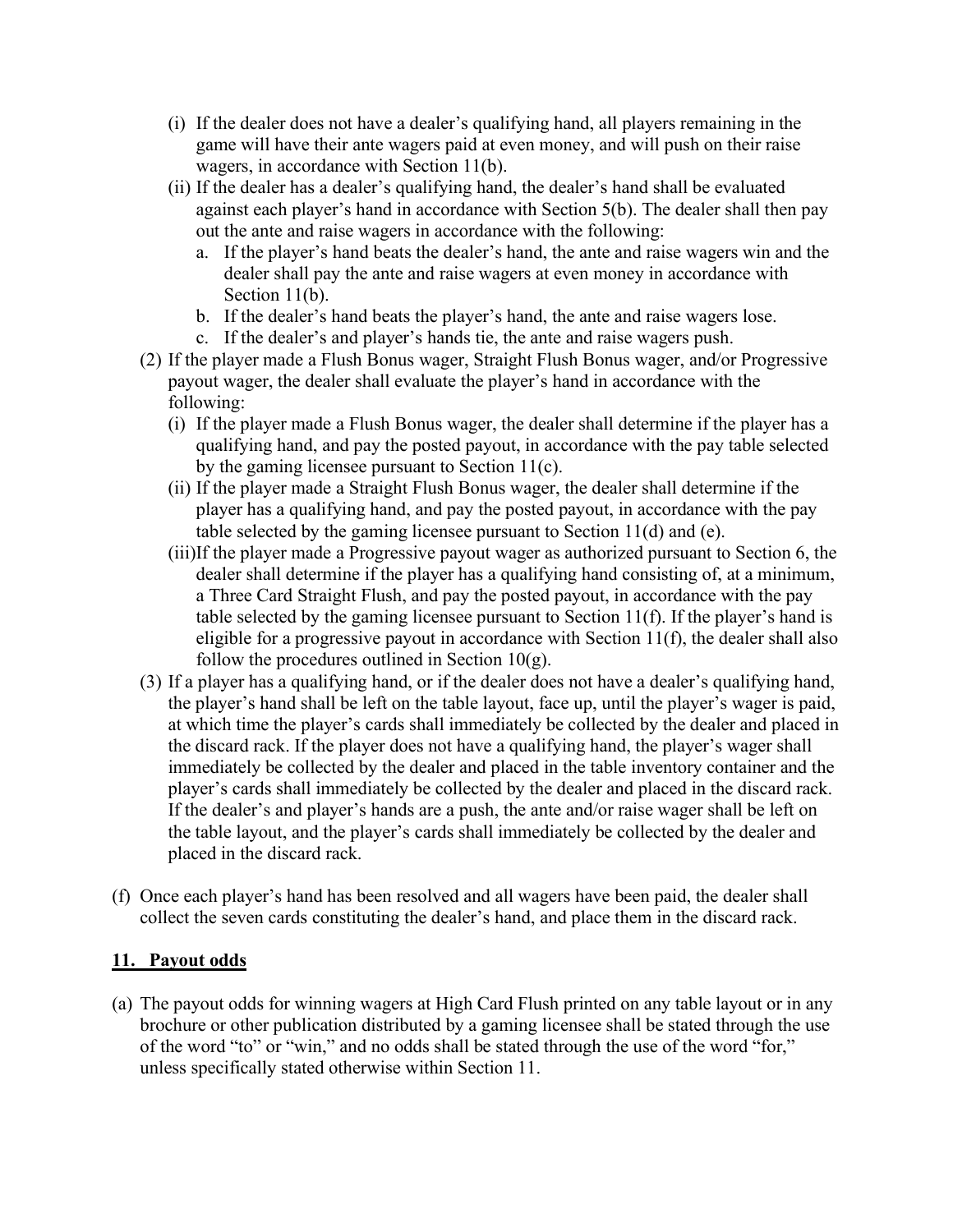- (b) If the dealer does not have a qualifying hand, all players remaining in the game will have their ante wagers paid at even money and will push on their raise wagers. If the dealer has a qualifying hand, and a player's hand beats the dealer's hand, the player's ante and raise wagers are paid at even money.
- (c) If the gaming licensee offers the Flush Bonus wager, a gaming licensee shall pay off each qualifying Flush Bonus wager at the game of High Card Flush in accordance with one of the following pay tables pre-selected by the gaming licensee (the payout odds below are stated as "to  $1"$ ):

| <b>Hand</b>  | А   | в   |     | D   |     |     | G   | н    |     |     | v<br>N |     | М   | Ν   |
|--------------|-----|-----|-----|-----|-----|-----|-----|------|-----|-----|--------|-----|-----|-----|
| 7 card flush | 300 | 100 | 200 | 300 | 200 | 500 | 400 | 1000 | 150 | 150 | 400    | 300 | 500 | 500 |
| 6 card flush | 100 | 20  | 20  | 75  | 60  | 50  | 60  | 50   | 20  | 25  | 100    | 80  | 80  | 100 |
| 5 card flush | 10  | 10  | 10  | 5   | 12  | 12  | 12  | 10   | 10  | 10  | 10     |     | 11  | 10  |
| 4 card flush |     |     |     | າ   |     |     |     |      |     |     |        |     |     |     |

(d) If the gaming licensee offers the Straight Flush Bonus wager, a gaming licensee shall pay off each qualifying Straight Flush Bonus wager at the game of High Card Flush in accordance with one of the following pay tables pre-selected by the gaming licensee (the payout odds below are stated as "to 1"):

| <b>Hand</b>           | ΙA   | B   |     | D   | E   | F             | G            |
|-----------------------|------|-----|-----|-----|-----|---------------|--------------|
| 7 card straight flush | 8000 | 500 | 500 |     |     | 1000 500 1000 | <b>Bonus</b> |
| 6 card straight flush | 1000 | 200 | 200 | 500 | 200 | 500           | <b>Bonus</b> |
| 5 card straight flush | 100  | 100 | 100 | 100 | 100 | 100           | <b>Bonus</b> |
| 4 card straight flush | 60   | 50  | 75  | 75  | 60  | 60            | <b>Bonus</b> |
| 3 card straight flush |      | 9   |     |     | 8   | 8             | <b>Bonus</b> |

(e) If the gaming licensee offers the Progressive payout wager, a gaming licensee shall pay off each qualifying Progressive payout wager at the game of High Card Flush in accordance with one of the following pay tables pre-selected by the gaming licensee.

| <b>Hand</b>                                                                                       | A     | в                 |                   |                   |
|---------------------------------------------------------------------------------------------------|-------|-------------------|-------------------|-------------------|
| 7 card straight flush 100% of main meter 100% of main meter 100% of main meter 100% of main meter |       |                   |                   |                   |
| 6 card straight flush $10%$ of main meter                                                         |       | 10% of main meter | 10% of main meter | 10% of main meter |
| 5 card straight flush                                                                             | \$250 | \$750             | \$300             | \$800             |
| 4 card straight flush                                                                             | \$50  | \$60              | \$50              | \$50              |
| 3 card straight flush                                                                             | \$3   | N/A               | \$3               | N/A               |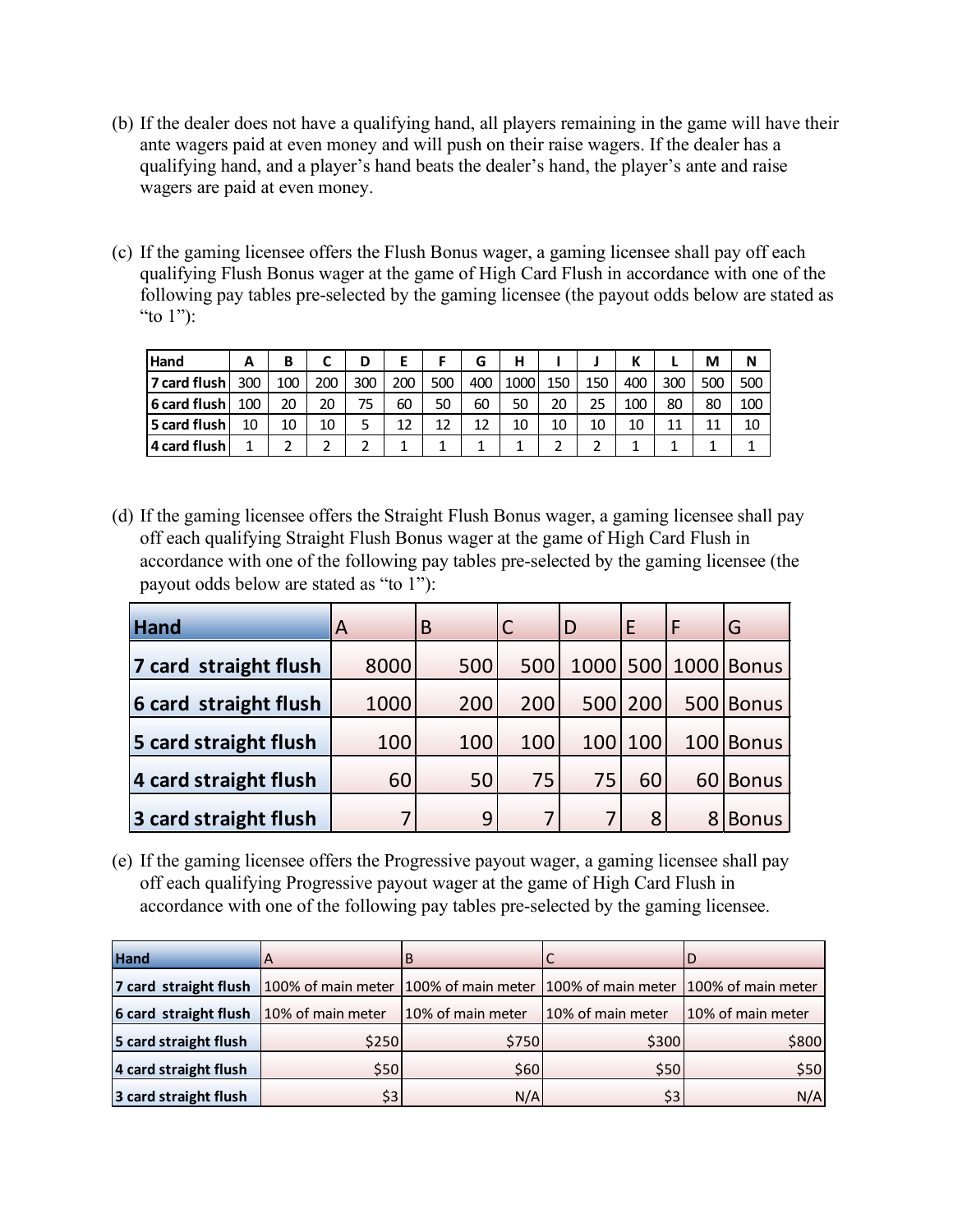(f) If a gaming licensee offers the Progressive payout wager pursuant to Section 12, the progressive display meter shall be initially set to \$10,000, and all percentage payouts, as stated in Section 11(e), must be deducted from the meter. A fixed percentage of each progressive payout wager shall be added to the main meter, and a fixed percentage of each progressive payout wager shall be added to a secondary meter, in accordance with the following contribution rates for the pay tables pre-selected by the gaming licensee as stated in Section 11(e):

|                        | −   |     |     |     |
|------------------------|-----|-----|-----|-----|
| <b>Main Meter</b>      | 24% | 23% | 21% | 25% |
| <b>Secondary Meter</b> | 2%  | 2%  | 5%  | 5%  |

## **Contribution Rate:**

When a 100% payout hits, the main meter shall be reset to the amount of the secondary meter, and the secondary meter shall be reset to zero.

- (g) If a gaming licensee offers the Flush Bonus wager, and/or the Straight Flush Bonus wager, all "Bonus" amounts shall be set at the discretion of the gaming licensee. The gaming licensee may set a maximum aggregate amount payable per round, or per hand.
- (h) For each Bonus wager individually, only the highest qualifying hand is eligible for a payout. For example, if a player's seven card hand consists of more than one straight flush, only the highest ranking straight flush will be paid.

## **12. Progressive Payout wager**

- (a) If a High Card Flush table is properly equipped to offer an optional Progressive payout wager pursuant to 205 CMR 146.24 (related to poker table characteristics), the gaming licensee may offer an optional Progressive payout wager. The Progressive payout wager shall be \$1.00.
- (b) If the gaming licensee offers a Progressive payout wager, the dealer shall do the following prior to dealing any cards:
	- (1) Following the announcement of "No more bets," use the table game Progressive payout wager system to prevent the placement of any additional Progressive payout wagers, or otherwise start the progressive game on the system;
	- (2) Collect any Progressive payout wagers from the table;
	- (3) Verify that numbers of chips wagered equals the number of Progressive payout wagers accepted by the table game Progressive payout wager system, and verify that the progressive electronic sensor is illuminated for each Progressive payout wager; and
	- (4) Place the gaming chips into the table inventory container.
- (c) A player making a Progressive payout wager before any cards are dealt, who then folds after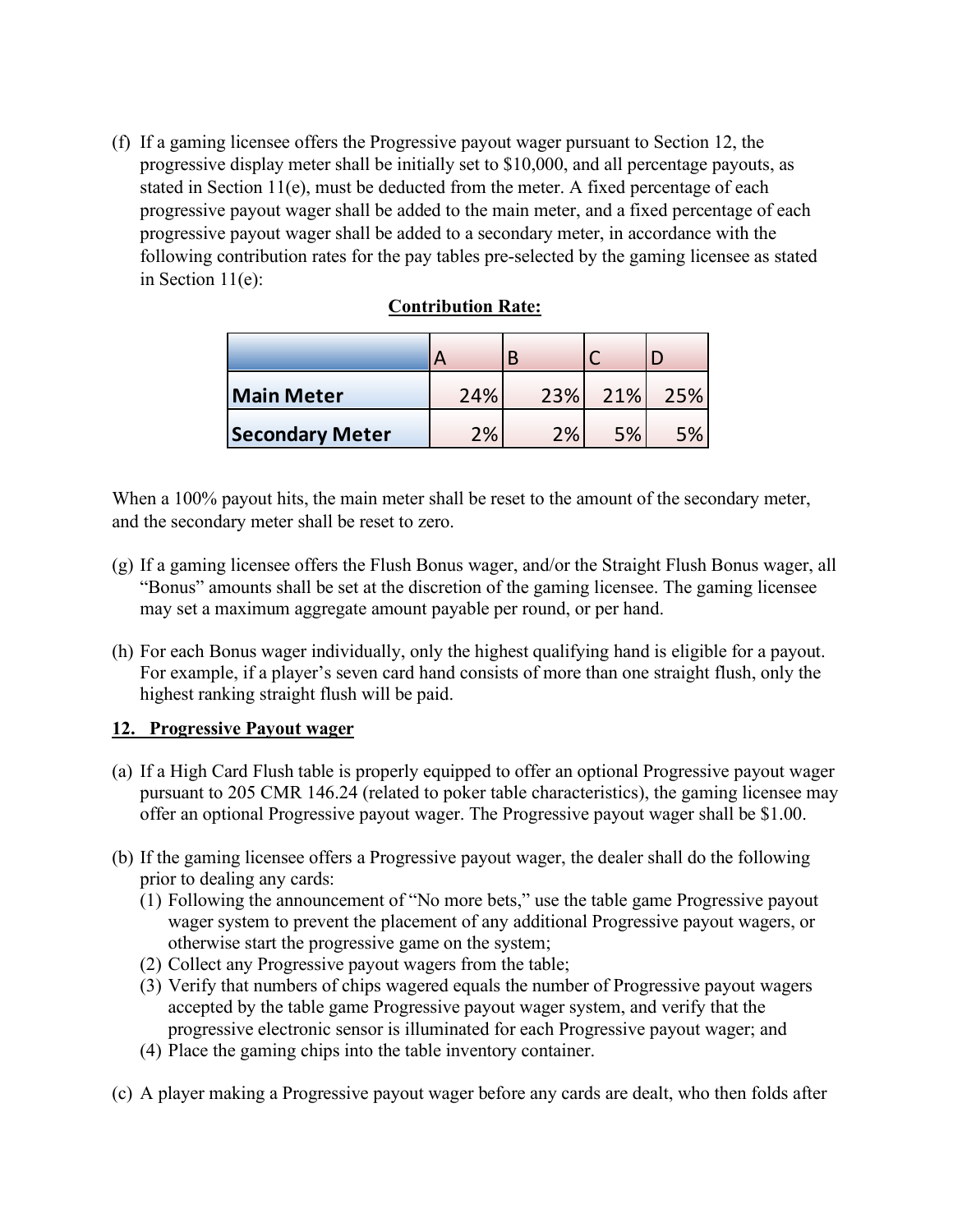viewing his or her seven cards, will not be eligible for a Progressive payout. A player will only remain eligible for a Progressive payout if he or she makes a raise wager. After the dealer's hand is revealed, the dealer will follow the procedure outlined in Section  $10(e)(2)(iv)$ to determine if the player has a qualifying hand.

- (d) If the player's hand does not qualify for a Progressive payout, or any other payout pursuant Section 10(e), the player's cards shall immediately be collected by the dealer and placed in the discard rack.
- (e) If the player's hand qualifies for a Progressive payout, the qualifying hand shall be left on the table layout, face up, until the Progressive payout wager is paid, at which time the player's cards shall immediately be collected by the dealer and placed in the discard rack; or in regard to Progressive payouts which are not being paid from the table inventory container pursuant to Section 10(f), until the necessary documentation has been completed. Thereafter, the player's cards shall immediately be collected by the dealer and placed in the discard rack. A qualifying Progressive payout wager shall be paid in accordance with Section  $11(g)$ .
- (f) If a player's hand is entitled to a Progressive payout in accordance with Section 11(e), the Progressive payout shall not be paid from the table inventory container, and the progressive display meter linked to the table game Progressive payout wager system shall be adjusted to reflect the Progressive payout, pursuant to Section 11(e). If more than one player hits a Progressive payout during the same round and at the same table, the dealer will first pay the player farthest on his or her right and then move counter-clockwise to the other players, although this procedure may be replaced by the gaming licensee's internal procedures. The dealer shall indicate on the table game Progressive payout wager system the player entitled to the percentage Progressive payout, and the player's particular qualifying progressive hand. The dealer shall then verify the percentage Progressive payout and obtain necessary documentation of the payout and the gaming licensee. Thereafter, the player's cards shall immediately be collected by the dealer and placed in the discard rack, and the table game Progressive payout wager system shall be reset for the next round of play.

## **13. Irregularities**

- (a) A card that is found face up in the shoe or the deck while the cards are being dealt shall not be used in the game and shall be placed in the discard rack. If more than one card is found face up in the shoe or the deck during the dealing of the cards, all hands shall be void and the cards shall be reshuffled.
- (b) A card drawn in error without its face being exposed shall be used as though it was the next card from the shoe or the deck.
- (c) If any player is dealt an incorrect number of cards, all hands shall be void and the cards shall be reshuffled.
- (d) If one or more of the dealer's cards are inadvertently exposed prior to the dealer revealing his or her hand as prescribed in Section 10(e), all hands shall be void and the cards shall be reshuffled.